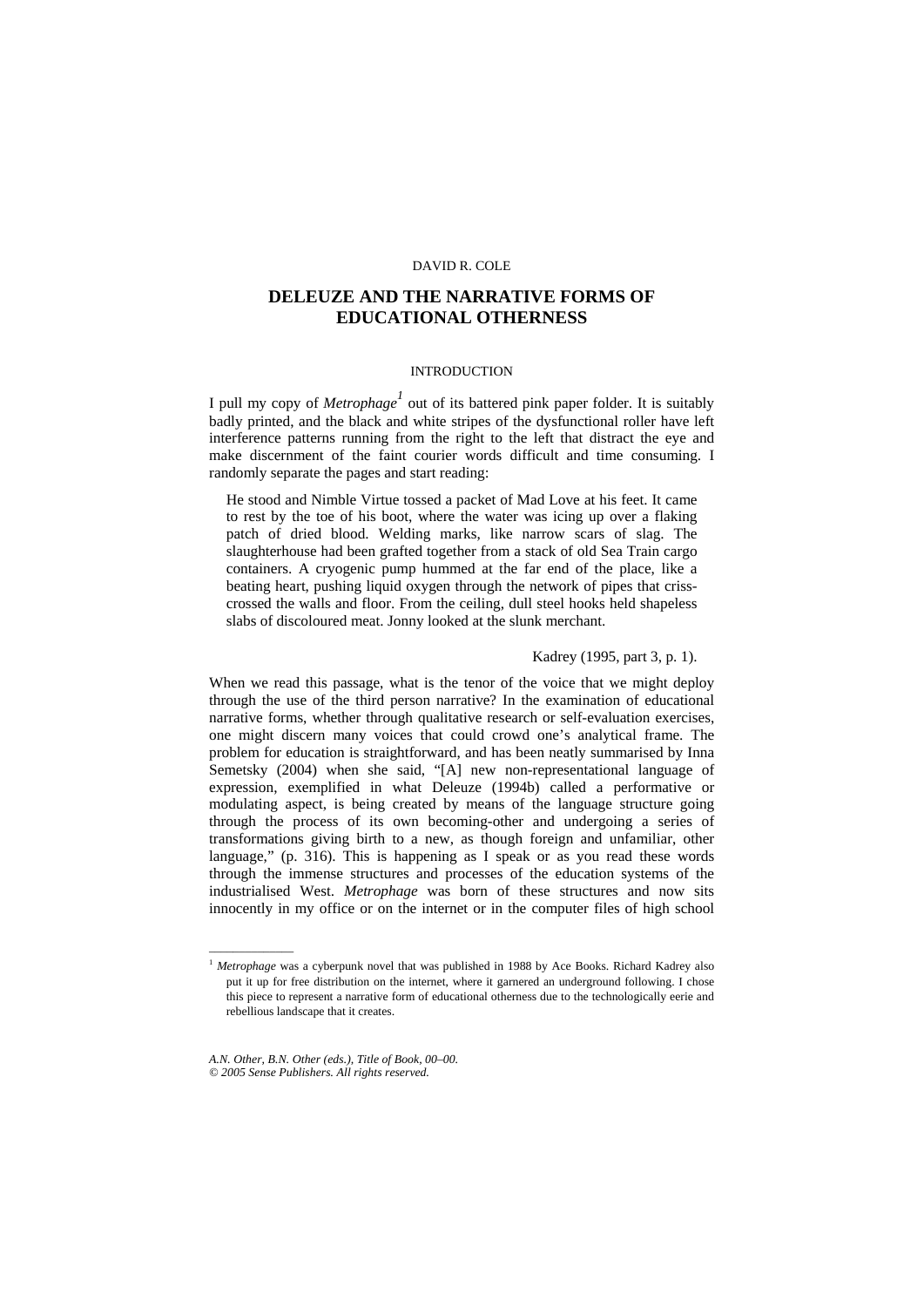students studying for examinations to go to respectable colleges. The problem can be broken down into two parts that I shall explore throughout this chapter:

- 1. What are the languages of otherness that can be produced through the action of educational processing?
- 2. How can we use this otherness to set off new directions of educational practice and how does the philosophy of Gilles Deleuze relate to these practices?

# LEGITIMISATION

The first language of otherness that is perhaps the most readily discernible in the structures of education and the most widespread - is that which subverts legitimacy. When we speak about education, we load the language that we use with knowledge statements, power concerns and rules with claims to universality. This practice is derived from the values and normative conditioning of science. Jean-François Lyotard (1984) in *The Post-modern Condition* designated the grand or overriding narrative of knowledge as being that of legitimisation. This is scientific knowledge - the legitimacy of which Lyotard (1984) indissociably linked to the legitimisation of the legislator since the time of Plato (p. 8). Thus the language called science has been strictly inter-linked with those called ethics and politics. Importantly, they both stem from the same perspective, that of the Occident, which uses various strategies to dominate other perspectives and their multiplicity of minor narratives. The development of an integrated state system has incorporated the language of scientific knowledge as one of its legitimising principles, and codes the practices of science as being its own. The state uses the procedures of science: e.g., falsification and verification, in order to maintain its authority and presence in the various language games that are played out in order to control and manipulate society. Lyotard (1984) has advised that the public have free access to the memory and data banks of the state, so that the language games may be played out with as much information as possible, though they would be, as he terms it, "non-zero-sum games," (p. 67). Michel Peters (1996) has admirably dealt with many of the political and social concerns that result from Lyotard's analysis, and has incorporated Foucault's normative historical processes into his understanding of the present educational situation. Peters (1996) indicates the ironic state of affairs that we find ourselves in, where the politicians of the liberal states continue with their grand narratives, yet social and pragmatic realities make the legitimacy of their statements almost universally untenable (pp. 79-91). For those of us caught in the middle, working inside the educational machine of Western democracies; it is as if the commands coming from the centre are being continually scrambled and dislocated by their journey into the particular localities where they are enacted. It is as if civil society (Habermas, 1999) is being continually turned upside down from its rhetorical description in government to its pragmatic maintenance through educational institutes.

What are the languages of otherness that question the legitimacy of the state and civil society and how do they relate to the philosophy of Gilles Deleuze?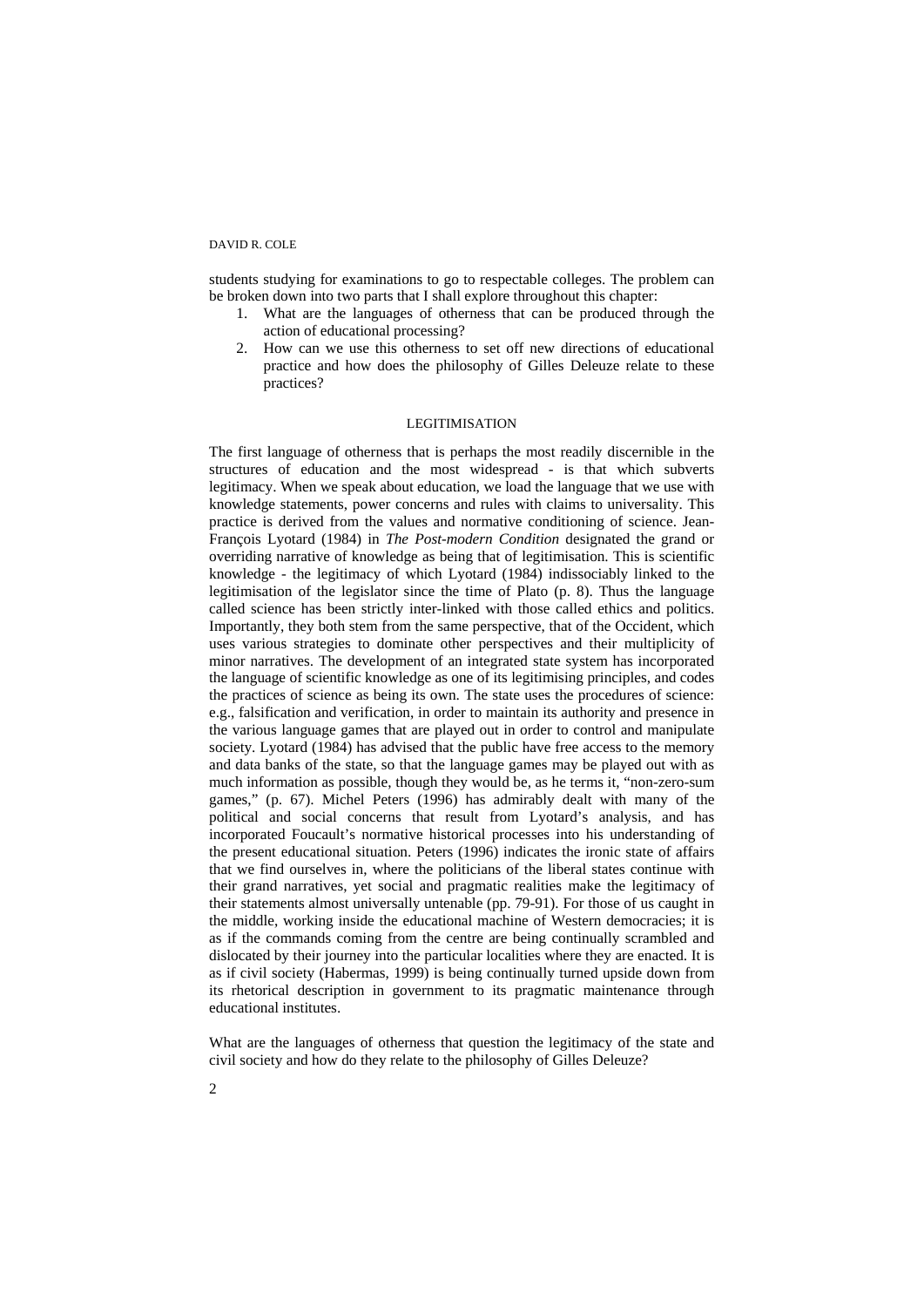- Criminal
- Revolutionary
- Punk
- Anarchist
- Fast capitalist
- Terrorist

I could probably carry on adding elements to this list, as the subversion of legitimisation of the state, civil society and scientific language is a widespread language game. These minor narratives appear as interwoven into classrooms in one form or another through the discourses of the children and the teachers and the media where they circulate freely. They relate to Deleuzian philosophy with respect to his formulation of minor literature (Deleuze & Guattari, 1986). In this work Deleuze & Guattari (1986) examined the role of Yiddish with respect to Czech and German through the writing of Franz Kafka. They found that it is a language where, "minor utilizations will carry you away," (p. 25). Something similar has been happening in the education systems of the West through the relationships that have developed with respect to legitimisation. However, there is another dimension to the production of minor educational narratives of otherness that challenge the legitimacy of the state, civil society and scientific language. This is semiology, and to get closer to Deleuze's position in this field of inquiry; it is worth briefly comparing his linguistic ideas with those of Wittgenstein.

### LANGUAGE-GAMES

To understand how the languages of otherness that challenge legitimisation work according to Deleuze; it is useful to note that his account of language production and control parallels that of Wittgenstein in several ways. Firstly, a basic proposal that follows from the rejection of mentalist accounts of language and thought as adequate justifications in Wittgenstein; is that the meanings of words cannot be taken away from their use, a move Deleuze (1990) made in *The Logic of Sense* (p. 146). The idea that there is something that is the meaning of a particular word, that can be accessed in isolation from any direct use in a specific context, is thoroughly dismantled in the *Philosophical Investigations*: "only someone who already knows how to do something with it," writes Wittgenstein (1998), "can significantly ask a name," (section 31) and later, '[W]hen one says, "He gave a name to his sensation" one forgets that a great deal of stage setting in the language is presupposed if the mere act of naming is to make sense,' (section 257).

This stage setting and foreground work has been translated into the legitimizing principles of education and is immanent in the sense that teachers and educators play the language-games of legitimisation through their lesson design and implementation. It could be stated that educators are trained, disciplined and domesticated through the educational machine to such a point that they tend not to be particularly aware of the *abominable faculty* that has been instilled in them,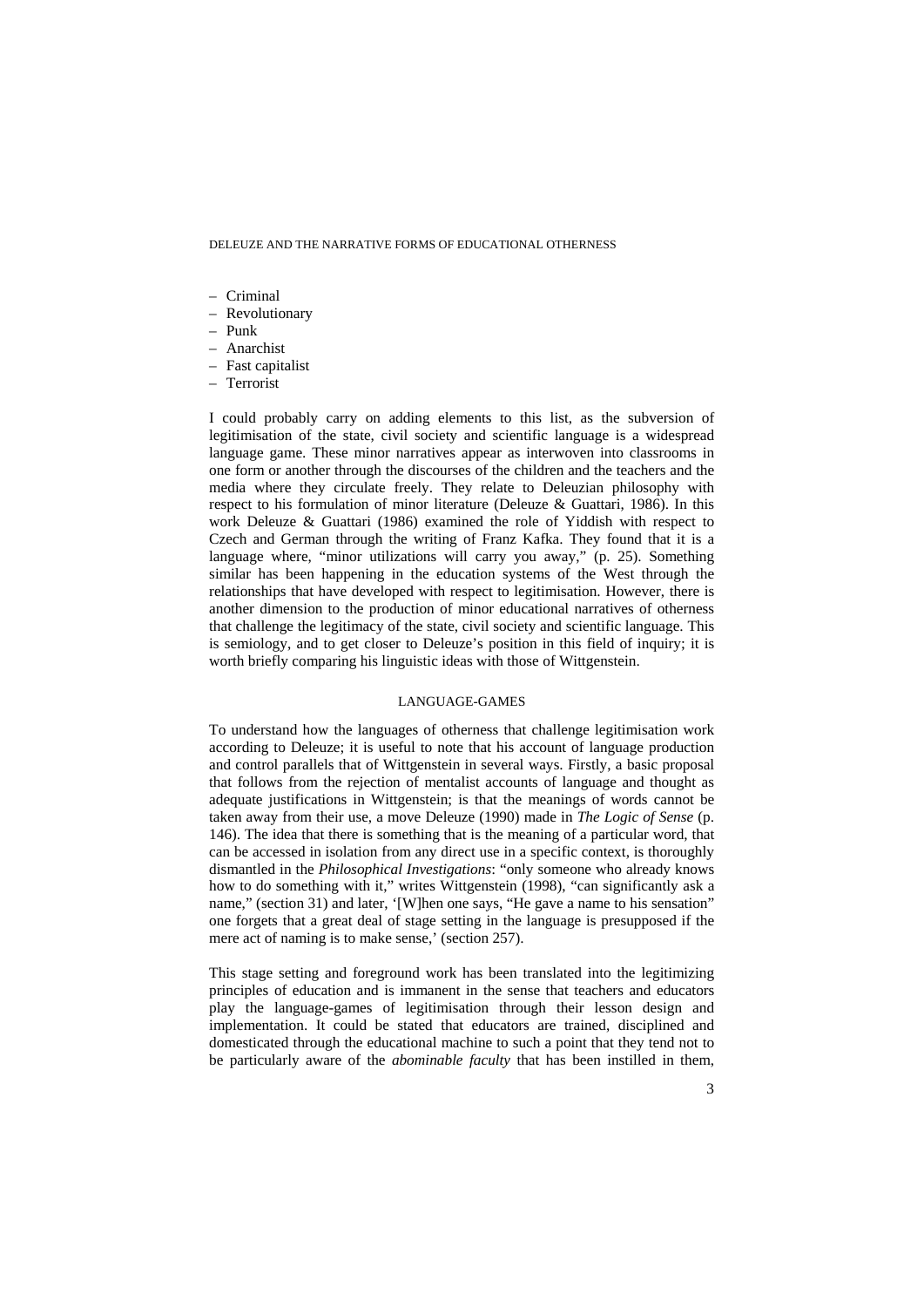"consisting in emitting, receiving and transmitting order-words," (Deleuze & Guattari, 1988, p. 76). This process of semiotics occurs through the inculcation of the rules of linguistic expression on the one hand; which has as much to do with gesture, body language and the significance of posture as it has to do with syntax, lexicon and the lessons of grammar. And on the other hand, semiotics works according to the networks of social practices - such as the way the day is divided up into work time and break time, or the differing and suitable modes of communication between colleagues, management and trainees that one may observe in educational establishments. The western education system has produced social praxis that is divided and streamed into appropriate behaviours for each situation in the working day. Deleuze & Guattari (1988) call these two sides of the social machine:

- 1. The machinic assemblage of bodies which is training and discipline.
- 2. The collective assemblage of enunciation or the statements of order-words in circulation at a given point.

The difficulty of differentiating these educational strata replicates the problem in Wittgenstein of distinguishing between his corresponding terms for the machinic and collective assemblages: forms of life and language-games. We may read the two sides as mutually related, yet without directly representing one another, a relationship that Deleuze & Guattari (1988) describe as *reciprocal presupposition*. This means that neither side can be adequately understood except in relation to the other; neither is primary or foundational, they both appear at once - in the double articulation of the strata. In other words, the language-games of the education system do not represent corresponding forms of life – philosophy or educational theory as exemplary practices cannot create some special language that gets more deeply into the heart of things, nor can it use "some sort of preparatory, provisional one [...it can only] use language full-blown [...] this by itself shows that I can adduce only exterior facts about language," (Wittgenstein, 1998, section 120). Why is this the case? It is because language has no interior. As Deleuze & Guattari (1988) have said, "If language always seems to presuppose itself, if we cannot assign it a non-linguistic point of departure, it is because language does not operate between something seen (or felt) and something said, but always goes from saying to saying" (p. 76). Thus the languages of otherness that spring from the immense source of western legitimisation and that are enacted through the organisation of education (language-games or order-words that reciprocally presuppose the forms of life or assemblages); pass on their codes from word to word. In addition, these methods of semiotic dissemination are strengthened through the electronic methods of communication that are now available such as the internet and SMS messaging.

The analysis of Deleuze & Guattari (1988) gives us a battery of material relations, and an open-ended series of concepts that can be applied or ignored as the investigation dictates; as we explore ever further into the narrative forms of educational otherness. The pivotal notion for them is *double articulation*, the separation of material flows of bodies, events and signs into two reciprocallypresupposing levels. It could be said that Wittgenstein's terms language-game and form of life designate the double articulations of the social machine, which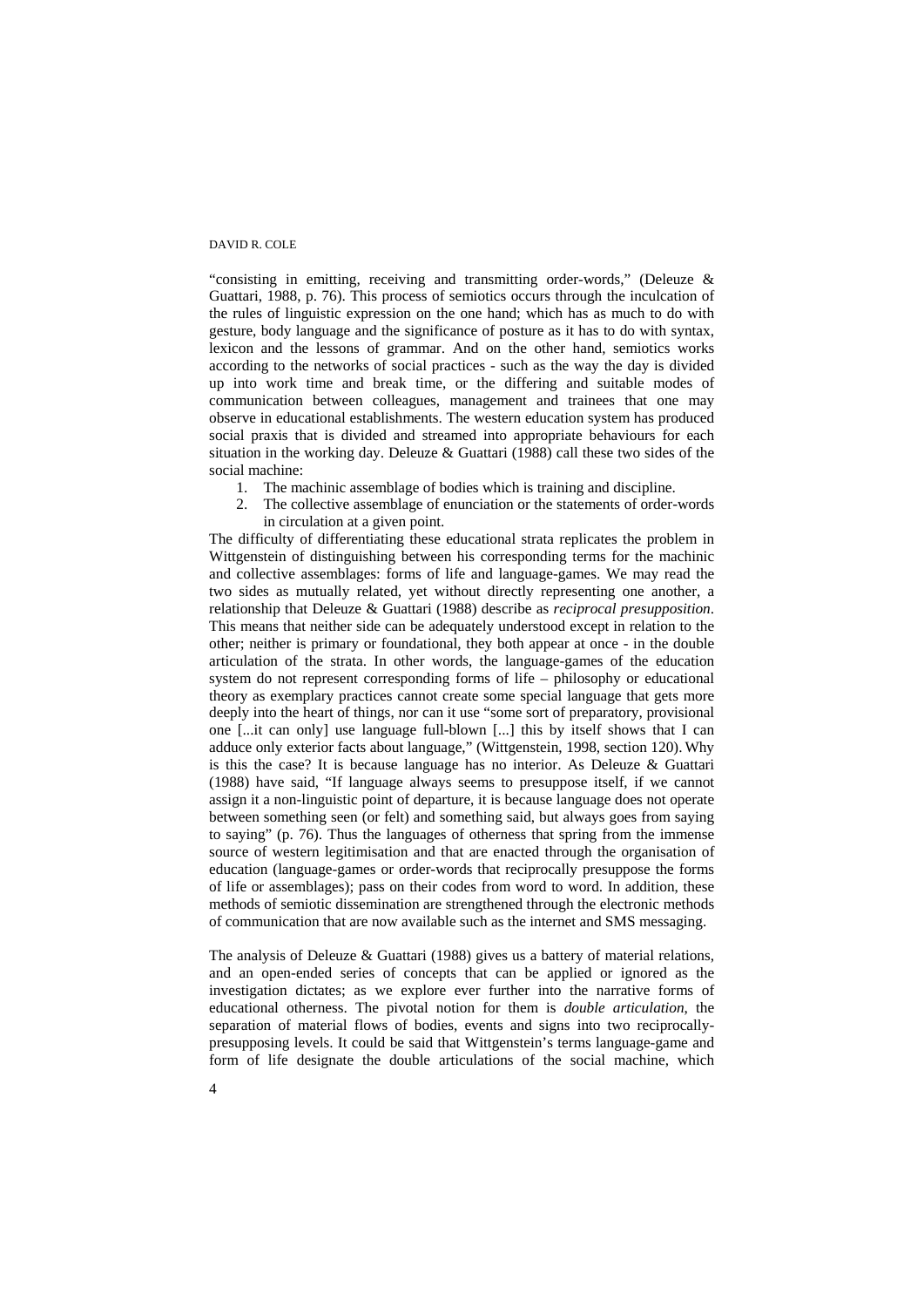Deleuze & Guattari (1988) call respectively the collective and machinic assemblages. On either side, two opposing tendencies can be observed, one towards stability and regularity, and the other towards creation and change. In Wittgenstein's terms, the former would be speech-actions in accordance with grammar - or on the larger scale, unproblematic and smooth social functioning in the educational machine - while the latter is seen in his various examples of the inability to apply grammar rules correctly, and of attempts to misuse language in this context that would seem to encapsulate narrative forms of otherness. Wittgenstein presented the possibilities of language malfunction as peculiarly illogical practices; that have greater significance than just getting words wrong. However, by emphasising this ever-present possibility; he has taken the focus away from separate, exclusively linguistic problems. Furthermore, Wittgenstein has fused errors in with the complex and interwoven threads of language, thought and social behaviour that are inseparable, and indeed produced by the education machine; as it works to make disciplined and domesticated subjects that might be controlled through language in terms of getting the orders right. Perhaps this is just the common state of humanity, as Wittgenstein (1998) suggests when he writes:

Suppose you came as an explorer into an unknown country with a language quite strange to you. In what circumstances would you say that the people there gave orders, understood them, obeyed them, and rebelled against them and so on? The common behaviour of mankind is the system of reference by means of which we interpret an unknown language (section 206).

Whilst taking the analysis further by squarely looking at the problem of otherness in terms of control - or the order-words and machinic assemblages that educators employ; Deleuze and Guattari (1988) do agree on the social nature of language and the resultant language-games. Wittgenstein leaves us hanging in terms of the relationship between language and the modes of existence that might help us to escape from these interminable games. It is for him an uncanny fact of language production that the use-value we ascribe to it is invariably tied up with the control and regulation of behaviour. I want to say that there is a way out of this conundrum, and it is through the philosophy of Gilles Deleuze, particularly when he has written in conjunction with Félix Guattari (1984, 1988). This escape route is located deep inside the heart of creating language. There the otherness that spreads immanently through the education system as educators enforce the principles of legitimisation through language-games is not apparent. It is a place wholly encapsulated by desire.

# THE LANGUAGE OF DESIRE

This place of desire has been a site for serious intellectual and educational investigation. It has involved research into the hybrid, asignifying, non-linear narrative forms of otherness that are currently developing around the globe – and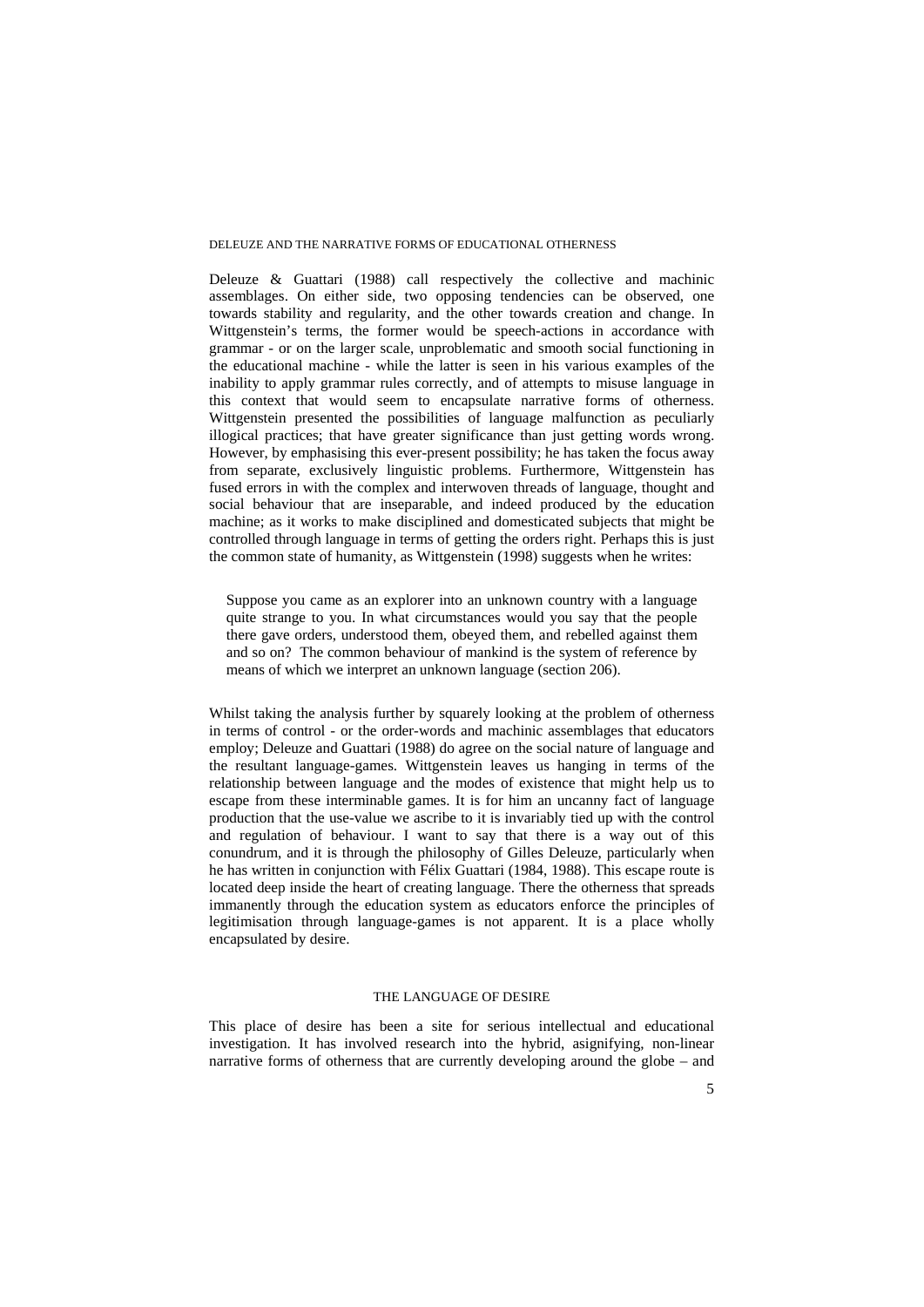owes much to the interventions of feminist, cybernetic and experimental social scientists and their "common notions" (Parisi, 2004, p. 200). Their efforts have not developed immutable equations or formulas to structure research into the nature of desire; but they have extracted themes of a qualitative and local nature. These themes may have been hidden due to previous explorations that adhered to the disciplinarian codifications of power and not conforming to the perturbations of desire. This quote from Sandra Harding explains what to look for in our application of Deleuzian philosophy to education:

Once we stop thinking of modern Western epistemologies as a set of philosophical givens, we can begin to examine them instead as historical justificatory strategies; as culturally specific modes of constructing and exploiting cultural meanings in support of new kinds of knowledge claims (Harding, 1986, p. 141).

Deleuze sets up 'the other' as the focus of inquiry, Harding specifies the discourses to be analysed. One aspect this research into the narratives of otherness and desire has been characterised as *cyber-feminism*. It is the opportunity for the expression and elaboration of difference in opposition to any tyranny of the status quo, or the world-view of institutionalised structures of patriarchal control (Shields, 1996, p. 9). Studies such as those of Anne Balsamo (1996) or Veronica Hollinger and Joan Gordon (2002) have placed the cyborg figure of Donna Haraway (1991) at the leading edge of an interruption in male dominated knowledge and narrative. It could be said that to render the technological figure as feminine (but not a subject), is a tactical manoeuvre designed to impinge upon our perceptions and understanding of the processes that are being analysed in education and through creating otherness. In the case of investigating a language of desire, the questions applicable to contemporary narrative forms shift from those that feed into a categorical mechanism concerned with formulating a 3-dimensional structure that effectively co-ordinates the integration of language in society; to a flat perspective, where the paradigms of communication and data-inter-relatedness change from peripheral objects of the curriculum to central figures filled with desire (Parisi, 2004, p. 195). This feminist perspective strategically stays on the edge of educational discourse, where the difference opened up by the desire to be involved with narrative experimentation, may not be forced back into previously coded and recognised forms, but has a nomadic position (Deleuze & Guattari, 1988, p. 431).

This insight into creating a language of desire concurs with Sue Golding's (1997) collection of writings that have presented *eight technologies of otherness.* In this work she defined otherness as, "simply and only a cosmetic wound; a very thin, virtual, and in this sense 'impossible' limit," (p. 7). It could be stated that Golding's collection of essays sets out to rethink the notion of otherness. It is generally assumed that the other, or otherness, is something that does not fit in technically speaking. But then this supposition may lead to a slide, and that change in position turns into a human object, so otherness becomes, for example, woman, the black or Jew, or in our case the misbehaving child. This other is therefore the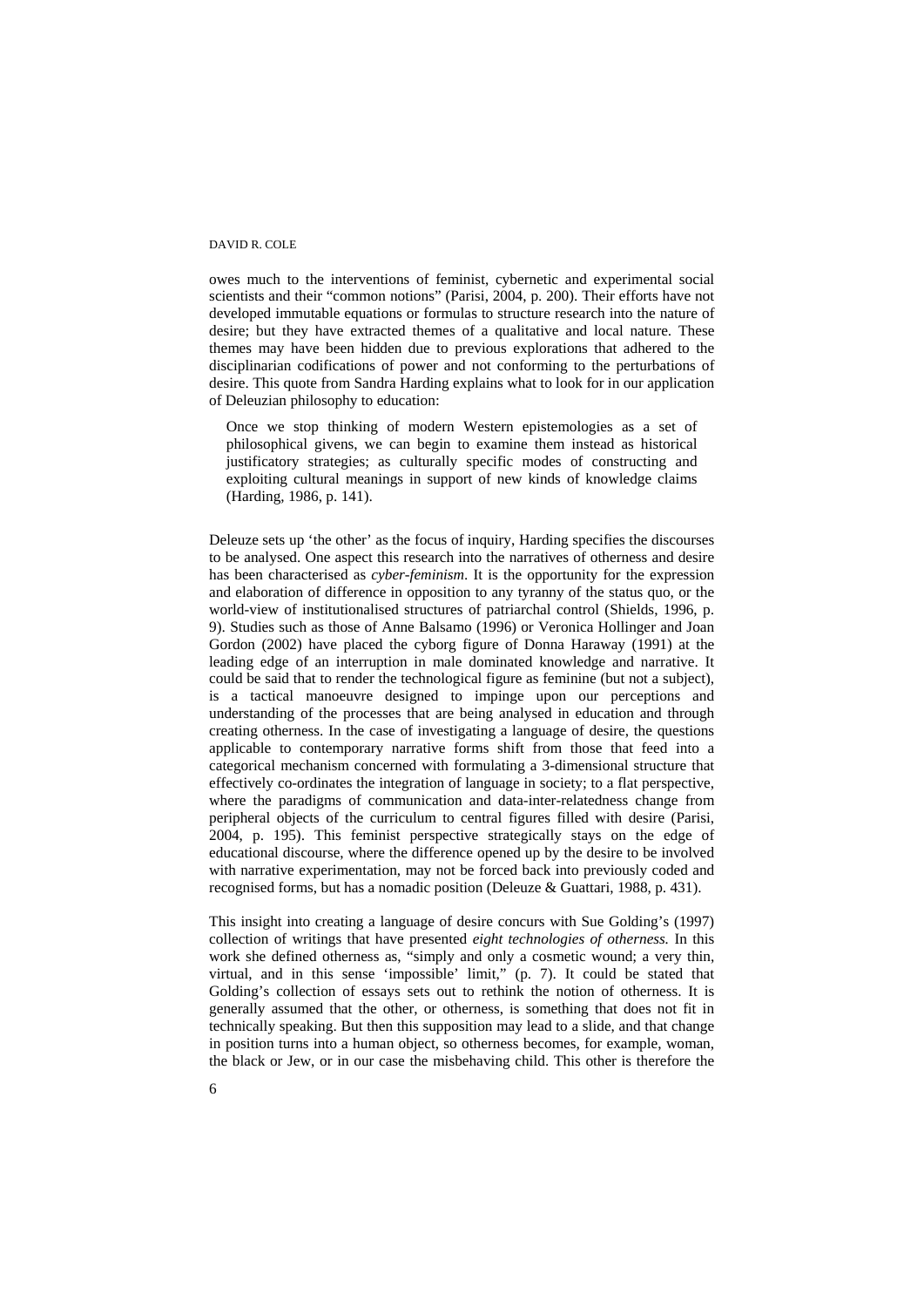group that doesn't fit in with what was being framed in the first place; in education the normative concerns are the narrative forms of conformity, regulation and control that exclude otherness. In *the eight technologies of otherness,* otherness is strategically placed as a surface, and that surface is both the expression of the subject and that which is not part of the object. For example, to say that 'the thing' has pain in it is only accurate in as much as the object you are dealing with has pain in it, and the part that is otherness, the other entity is only comprehensible in as much as it is related to, in this case, a body. Otherness thus has this peculiar property to it, which is that it both frames something and simultaneously has no life on its own. Up until very recently most social scientists were dealing with otherness in the same way that physical scientists would look at atoms; and therefore they did not take into account the relational quality of otherness. It could be said that we require something different for contemporary society where information carries the load of relational forms and is characterised by fluidity and changes in nature. The technologies of otherness of which pain is one, though it is named by Sue Golding in her book as cruelty (Figure 1); fit in to the being or the entity, and could also be perceived as at the same time passing through 'the thing'. The technologies of otherness are part of the excess of the object, and yet they make up the thing itself. In so doing these technologies may produce a language of desire, or a non-representational language to use for the narrative forms of educational otherness.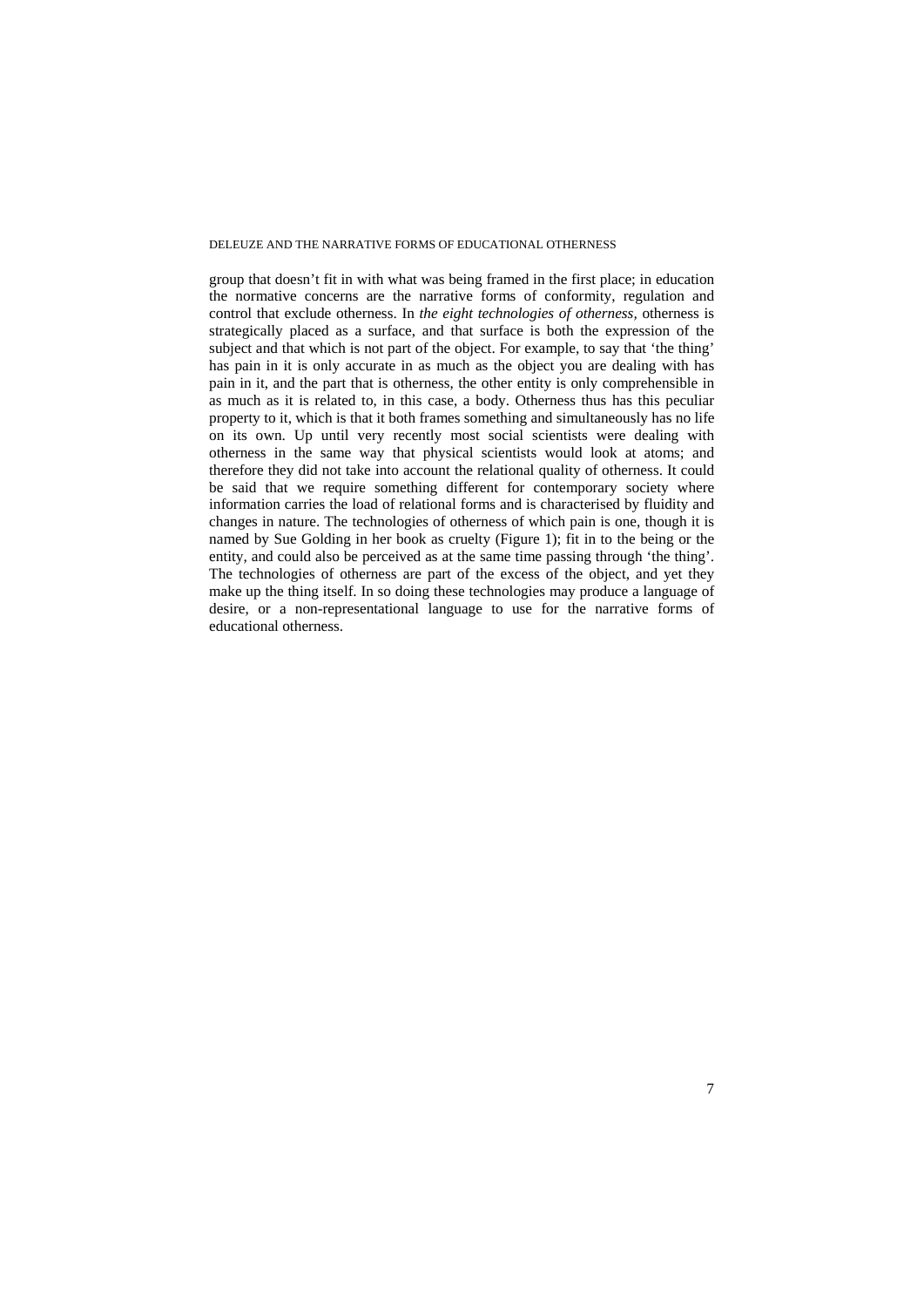



*Figure 1. Sue Golding's (1997) eight technologies of otherness* 

This schema could be used as a way of understanding desire in language in terms of capturing non-representational otherness. It is worthwhile to point out that in 1977 Deleuze wrote a personal set of notes for Michel Foucault. In them he said, "…desire does not comprise any lack; neither it is a natural given; it is an assemblage of heterogeneous elements which function; it is process, in contrast with structure or genesis; it is affect, as opposed to feeling; it is haeccity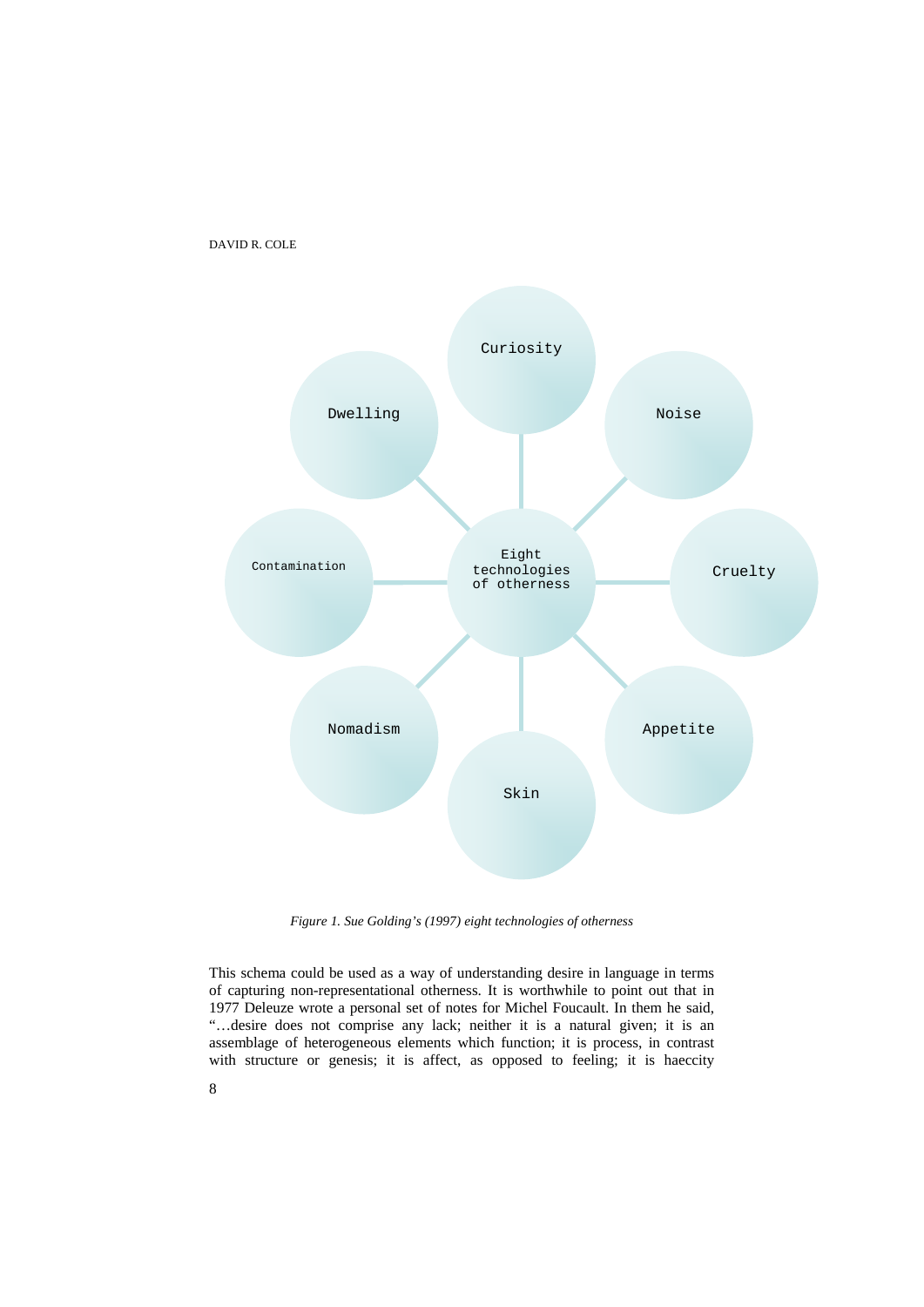(individuality of a day, a season, a life), as opposed to subjectivity; it is event, as opposed to thing or person. And above all it implies the constitution of a field of immanence or a 'body without organs', which is only defined by zones of intensity, thresholds, gradients, flux," (p. 11). One might see how a language of desire would be constituted through these statements about desire. In particular, the body without organs is a powerful figure to reconceptualise education working around sexualities, desire and the construction of the self. We might ask ourselves: do our educational practices enable this language? It is a paradox of otherness that it is defined by movement, yet there is also something 'in it' such as has been captured by the categories of the eight technologies of Sue Golding or the body without organs. To explore this element of educational narrative otherness further, we must examine Deleuze & Guattari's notion of nomadism and how it relates to language and education. Nomadism cannot be constituted through otherness or as a relative force against the sedentary power that is immanent in the state and civil society control of education in the West. Nomadism should be understood 'in-itself' to the extent that it may be used as a critical tool to enable a language of desire that may express otherness.

# NOMADISM

To understand what Deleuze & Guattari (1988) mean by nomadism; we first need to state that the narrative styles, sources of information and types of knowledge claims change when we question the power structures that have been upheld and are indeed upholding the educational and administration systems of the West. For example, the writer and experimental artist Manuel de Landa, has posited the notion of *pandemonium* (Selfridge, 1958) as being defined by when messages are not sent to specific locations, but are broadcast to concurrent independent objects. Therefore, control of the system is relinquished from a uni-directional (A-B) approach where A controls B and now spreads smoothly in the space of simultaneous message-recipient relationships. An example of pandemonium was the operation of numerous Jacquard looms - at the same time - during the Industrial Revolution (Landa, 1991, p. 164). As such, pandemonium is not exhausted by definition as a humanist-historical concept, or as a scientific-realist perception; it may be more appropriately defined as an [inhuman-chaotic-immanent procedure] it is a counter strategy to the rendition of the loss of power by humans due to machines or the direct transfer of system control to simultaneous digital environments in the contemporary workplace (Murphie, 2005, p. 19).

Pandemonium has been happening through education in highly industrialised countries via the introduction of technology into the learning process (New London Group, 1996). Technologies such as SMS or the internet are fast and beguiling forms of communication that enable learners to talk to each other immediately. Nomadism in this context is the fluidity and movement that is produced by this technology. It also simultaneously creates the conditions of otherness in that subjects and words of command and power may be emptied of meaning in an electronic and mediated state. The analysis of Deleuze & Guattari (1988, pp. 351-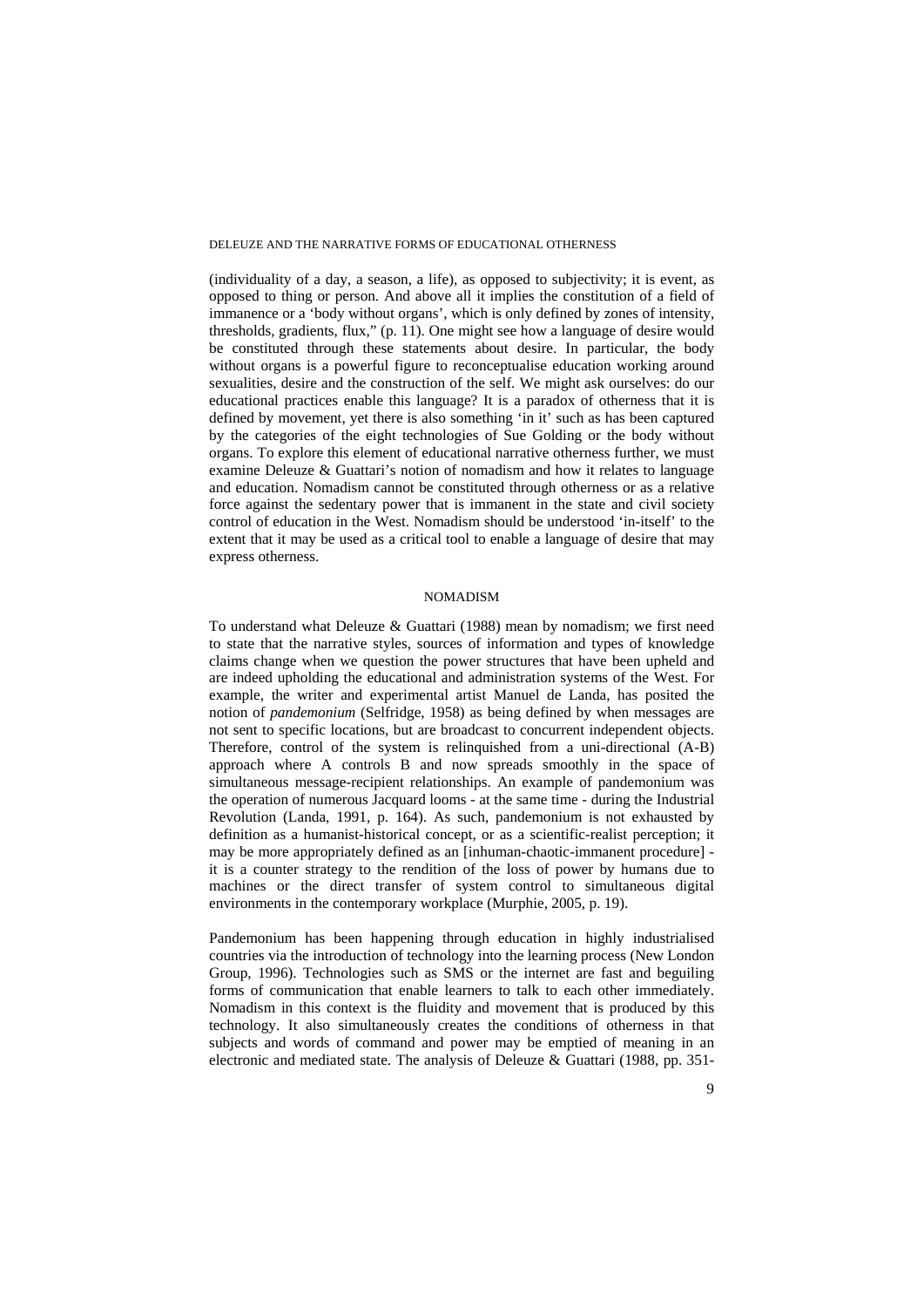424) have named this tendency as the war machine; and they track it through history where technology has promoted new social forms such as armies and more recently the simulation of war games in virtual reality. The nomadism of contemporary society concerns the knowledge of control mechanisms, tracking immanent, nano and macro-tendencies, and should not attempt to undo societal and educational ruptures in favour of the rhetoric of government or the 'civilised' West. It could also be stated that pandemonium is a useful rubric for educational narrative research on otherness and a coherent formulation of Deleuze & Guattari's nomadism.

In contrast to Deleuze & Guattari's (1988) narrative perspective of the nomad that might be enacted through pandemonium; technological society was theorised from a static historical-humanist perspective by Jacques Ellul (1964) in *The Technological Society,* through which he examined the political consequences of a society of technicians. As a well-known precursor of Deleuze & Guattari, this approach opens up the way in which they have radicalised educational narrative forms by introducing nomadism into authorial legitimisation and the resultant language of desire. Contrariwise, Ellul tracked the development and placement of technique from a fixed position – and found it to be constituted by regimes of technical knowledge with useful applications that have been organised by social groups concerned with power. Technique was designated as being mobile, following the divisions of *Zweckwissenschaft -* the practical sciences *-* in order to lay waste to various moral and political regimes such as organised religion, usually to the benefit of a state system (Ellul, 1964, p. 317). In a similar way to Jünger (1949a), the question of whether technical disciplines are able to centralise in autonomous economic and political systems, does not preclude lateral communication between technical epicentres, as *techno-Zeitgnosse* – or technologised contemporaneity (p. 121). This contemporaneity fuses technical expertise with the ability to communicate the particular knowledge as an integral part of the activity. In this way, the medium for mediation is singularised (Jünger, 1949b); and it could be said that this is happening at a breakneck pace in the current globally inter-linked information world, where the narrative forms of education are evolving into new and mutated formats due to factors such as the internet and SMS messaging. The nomadic war machine (Deleuze & Guattari, 1988, p. 420) of *A Thousand Plateaus* is a schema whereby this mutation may be tracked, and integrated with a radicalised cyber-feminist analysis (Parisi, 2004, p. 200). As such it is an important formulation that helps us to understand how the sedentary power of the institutions of the West is being undermined by the augmented regimes of movement that they are ironically producing. Yet to comprehend the breadth of this conjunction fully; we must understand how Deleuze constructed the nomadic war machine as a singular idea for technological movement through his engagement with philosophy.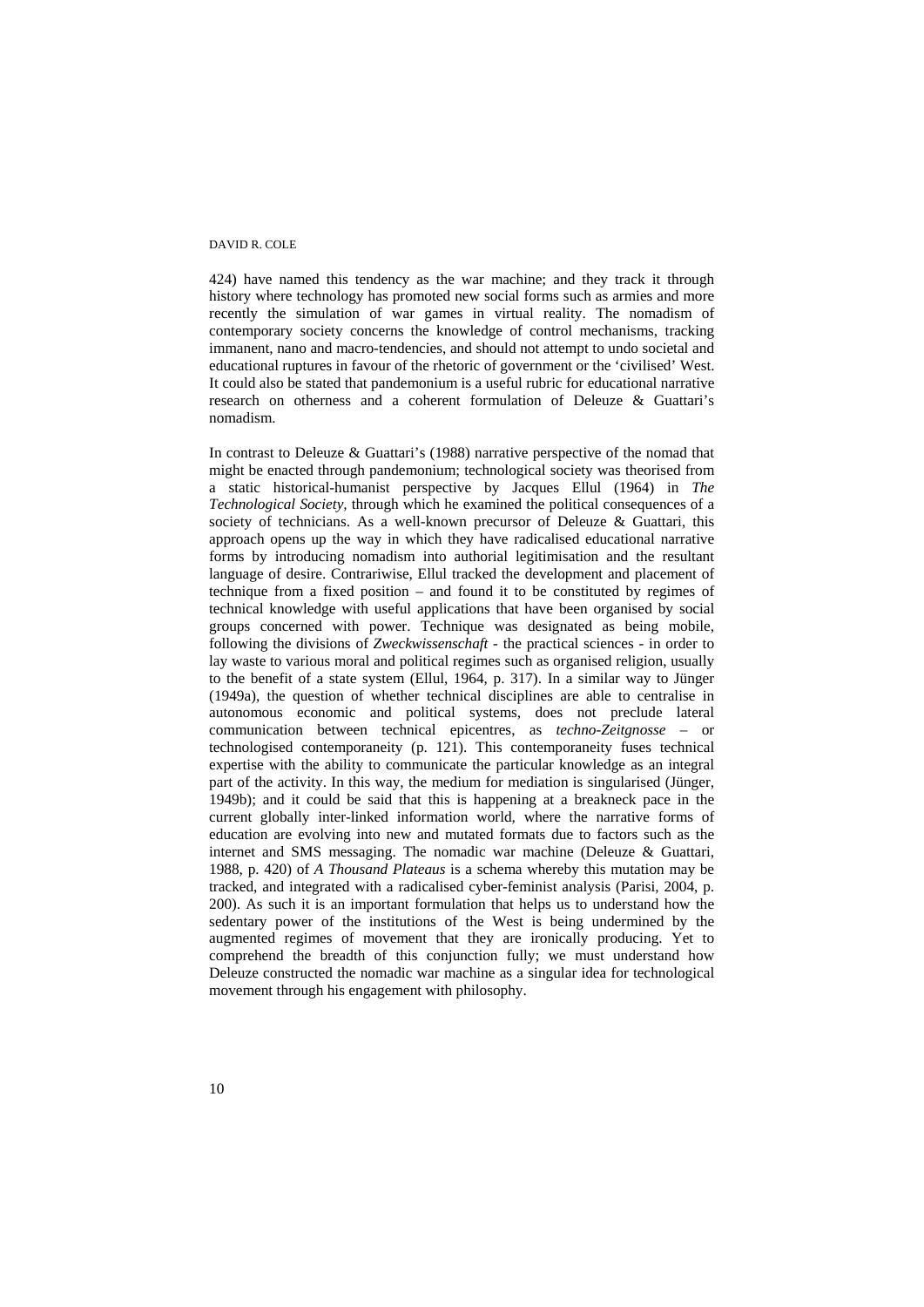# SINGULAR OTHERNESS

The intellectual construction of the notion of the nomadic war machine starts with Deleuze's (1994a) reading of western philosophy in *Difference and Repetition*. According to Deleuze, the *diaphora* of Aristotle is a false transport. Deleuze argues that diaphora never shows difference changing in nature; we never discover a differenciator of difference, which would relate in respective immediacy, the most universal and the most singular. This is vital when describing the mechanisms of technological transformation. The differenciator for Deleuze differenciates difference in-itself, and is a component in his ontological exploration of generalised anti-Hegelianism and the Heideggarian philosophy of ontological Difference. Deleuze reverses the ontological methodology of positing *substance* or *being* as the grounds for asking the questions, "How does matter change?" (Aristotle), or "How can being gain determinacy?" (Hegel), or "How can being sustain its difference?" (Heidegger); instead, Deleuze asks the question, "How can difference sustain its being?" Michael Hardt (1993) has located the source of Deleuzian ontology in Bergson, where internal difference has been elevated to the level of the absolute (p. 7); in contrast to Mechanism or Platonism, where difference is thought of contingently (*per accides*). In attempting to think internal difference, Deleuze wishes to ground being in difference, whereupon the internal difference is not conceived as simple determination; but achieves 'substantial differences' (*per se*).

Deleuze pursues the philosophical point about difference to set up a new perspective on singularities. This relates to the construction of the war machine and otherness in education in that the technological regimes of intensity where nomadism is enacted is not a particular occasion of innovation or social instance of augmented peculiarity. It is characterised more definitely through the use of singularities. Singularity for Deleuze is beyond particular propositions no less that universality is beyond general propositions. Here the echoes of Deleuze's project resonate with those of Whitehead. Whitehead (1978) proposed propositions as hybrids of pure potentialities and actualities (p. 185). Singular propositions for Whitehead contain the potentiality of an actual world including a definite set of actual entities in complex reactions. Deleuze and Whitehead diverge to an extent at this point in that Whitehead wished to extend actual entities to set up relations with eternal objects or "predicates of the proposition," (Whitehead, 1978, p. 186). The singular proposition for Whitehead includes in its potentiality the complex predicate finding realisations in the *nexus* of reactions between logical subjects (the definite set of actual entities). Deleuze (1994a) pursued the argument by turning to problematic Ideas in *Difference & Repetition* rather than remaining on the level of singular propositions. Problematic Ideas are not simple entities, but are multiplicities or complexes of relations and corresponding singularities. For Whitehead, the question of the problem is figured in relation to actual entities, each with their own formal existence, entering into objective relations with the actual entity in question. The answer for Whitehead (1978) is to posit the "creative action of the universe" (p. 56), always becoming one in a particular unity, and adding to the multiplicity of the universe as many. This for Whitehead is the concrescence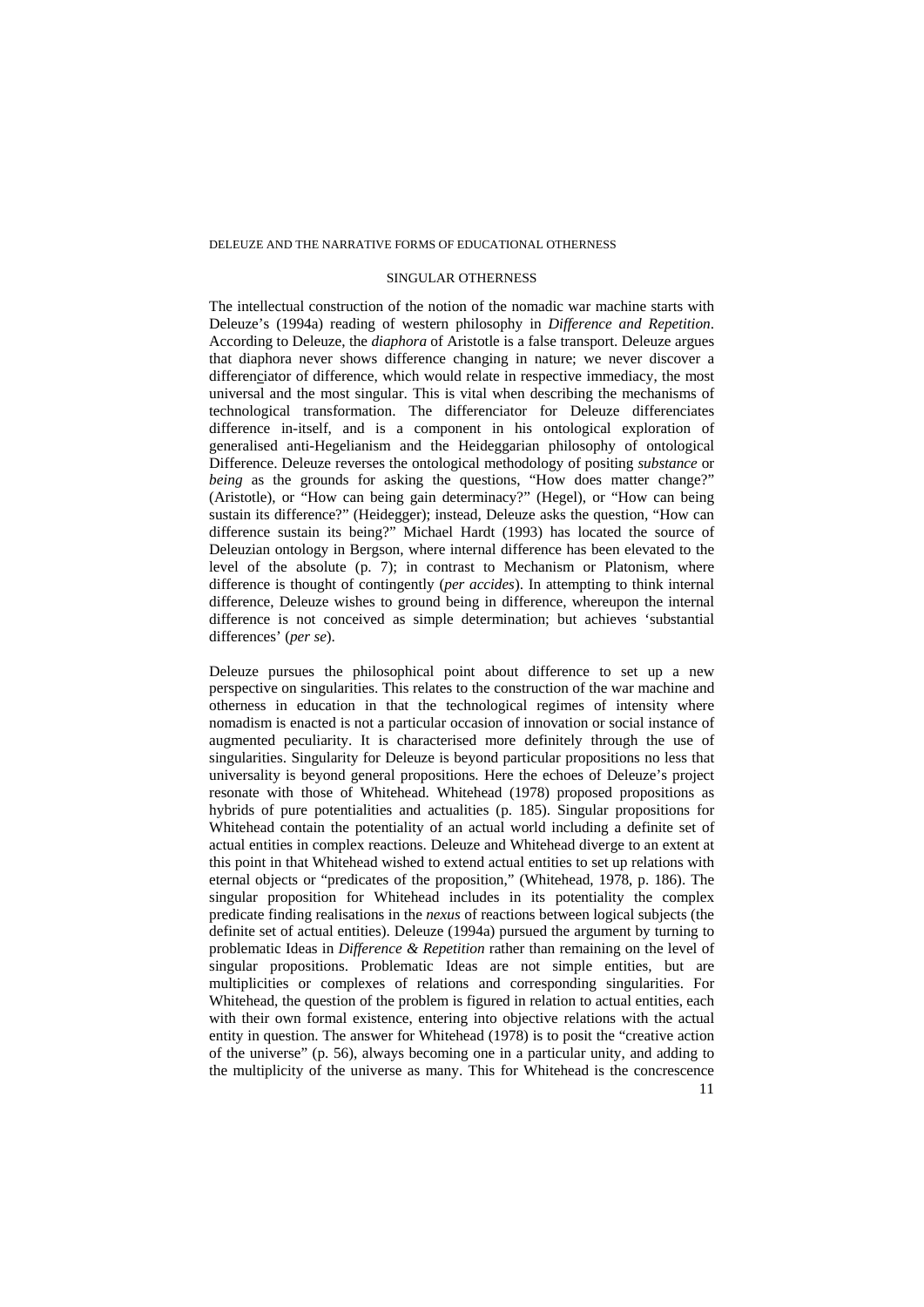into unity, which every entity must enter into as a result of its creative action and the establishment of new relation, which Whitehead (1978) termed as *innovative becoming* (p. 79). Deleuze (1994a) characterised the problem of thought by the distribution of the singular and the regular, distinctive and ordinary points taking place within the description of a multiplicity in relation to the ideal events which constitute the conditions of the problem (p. 189). The problem for western education is the production of otherness in its very folds.

It could be said that Deleuze and Whitehead both worked on the problem of otherness in complementary manners. The work of Deleuze (1994a) and Whitehead (1978) is comprehensible as parallel yet distinctive projects that add philosophical detail to the action of singularities as nomadic others in technological environments; however, I would not wish to posit an identity or assemblage, such as Deleuze-Whitehead, in the manner that Alain Badiou (1994) does in his essay concerning *The Fold.* The creative difference of Platonic Forms in Whitehead, opposes the actual difference of singularities in Deleuze. Both thinkers are joined more definitely in their appropriation of Bergsonian notions of *durée* and intuition, and a dynamic relationship to science. In Whitehead's (1978) terms, temporal endurance (durée) depends on *subjective aim*; his expression for Bergson's intuition is *conceptual prehension*. This temporal endurance selected for any one actuality, determines how the extensive continuum is atomised by atomic actualities of a locus in the "unison of becoming" (p. 128). Whitehead's philosophy of the organism which presents a coherent cosmology for science in terms of process, then establishes the foundations for mathematical expression of physical science. These complex categoreal conditions (Whitehead, 1978, pp. 219-283) consist generally in satisfying some condition of a maximum, to be obtained by the transmission of inherited types of order. Otherness in this sense is dependent on time concerns in the individual that might extend and create this sensation as working processes. Whitehead would therefore diagnose the narrative forms of otherness in the education system as deriving their nature from relative and interactive worlds of mediation that are being created through the technological and augmented regimes of change that have swept through highly industrialised countries.

Deleuze (1988), on the other hand, has highlighted the Bergsonian schema for time which unites *Creative Evolution* and *Matter and Memory*, and is a contrasting way of examining the virtual transformations that are happening due to the post-modern nomadism in contemporary society. Deleuze worked by beginning with an account of a gigantic memory, a multiplicity formed by the virtual coexistence of all sections of a cone (p. 60), each section of the cone is a repetition of all the others and is distinguished from them only by the order of relations and the distribution of singular points. The one-whole point of unity in Whitehead and the Platonists is for Deleuze (1988), a *virtual point*, where duration is difference in kind, in itself and for itself. Differences in kind and degrees of difference coexist in a Single Nature through the virtual point, where Bergson spoke of different intensities and degrees in a virtual coexistence, in a single Time or simple Totality (p. 94). Actualisation of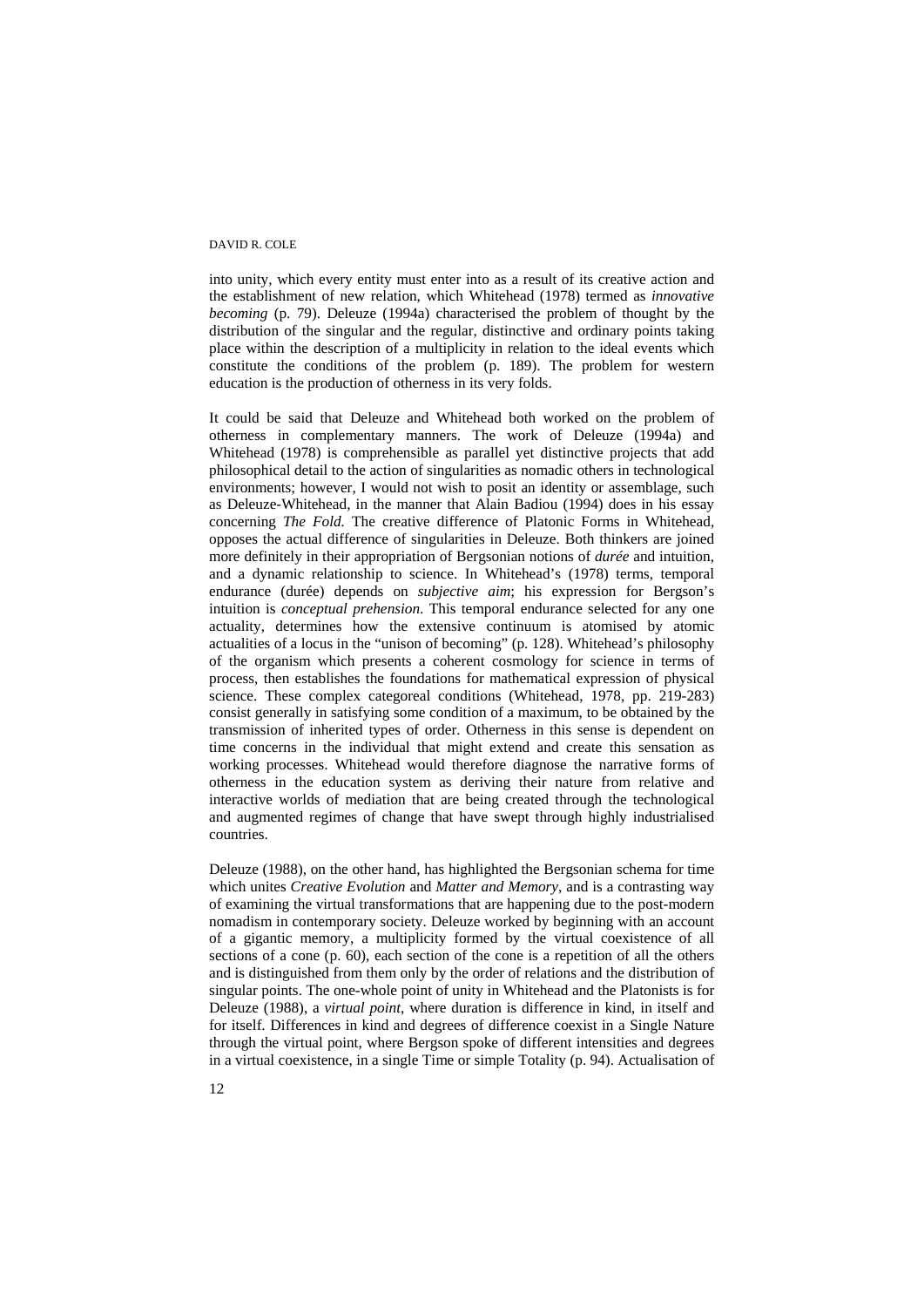the unity take the form of divergent lines, each of which corresponds to a virtual section and represents the incarnation of the order of relations and distribution of singularities peculiar to the given section in differenciated species and parts (Deleuze, 1994a, p. 212). Singular otherness is therefore the workings of this virtual point according to Deleuze. It is not the idealism of the Platonic forms of Whitehead. On the contrary, the production of the narratives of otherness is a communal affair, based on the material condition for the war machine, such as the companies that produce software for virtual war games. It is in a state of heightened intensity due to global conflict and differing ideologies coming into contact through material concerns such as the need for oil. In terms of education, the Deleuzian perspective is to explore the workings of the virtual point and to disseminate strategies that make the singular otherness that is harnessed through virtuality real for the students. This approach corresponds to the recent ideas of James Gee (2004), in which he suggests that virtual reality games act as conduits for complex learning behaviours that would stimulate interest in mainstream literacy practices.

The direction of the Deleuzian argument leads against multiplicities conceived of as numerical, quantitative multiplicities, of the kind G.B.R. Riemann and Einstein (Einstein, 1920) have proposed. For example, when speaking about Freud's psychoanalysis of the Wolf-Man; "These variable distances are not extensive quantities divisible by each other; rather, each is divisible, or 'relatively divisible', in other words, they are not divisible below or above a certain threshold, they cannot increase or diminish *without their elements changing in nature,*" (Deleuze & Guattari, 1988, p. 31). The Bergsonian suggestion, in contrast to quantitative multiplicities, is of qualitative multiplicities which found differences in nature, rather than merely being "of degree" (Hardt, 1993, p. 13) and difference is therefore founded 'in kind'. However, qualitative and quantitative multiplicities do not act dualistically, but given Bergson's durée, act from unity to multiplicity, virtuality to actuality. Deleuze does maintain ground for the ideal or transcendental in the virtual, but his process of actualisation is not a degradation or copy in the real; but it is uses the creative, immanent, explosive force of life itself.

Thus Deleuze came upon his formula for creativity through intense philosophical work. These explosive acts that he has used in order to constitute qualitative multiplicities may join together in libidinal action or in the form of desiringmachines. In the context of educational otherness and narrative forms, the rebellious and anti-disciplinarian discourses in our education systems are animated and driven by such forces. This is why Deleuze, perhaps resting heavily on Nietzsche and Spinoza, gives us the freedom to track otherness down to its root causes. The nomadic otherness (or war machine) that is set free by the internet and SMS messaging; is vitalised by the singularity of its expression and the sexual power that it evolves in concrescence. In addition, a "new transversal subjectivity emerges, which takes others as constitutive moments in the construction of a common plane of becoming," (Braidotti, 2005, p. 10).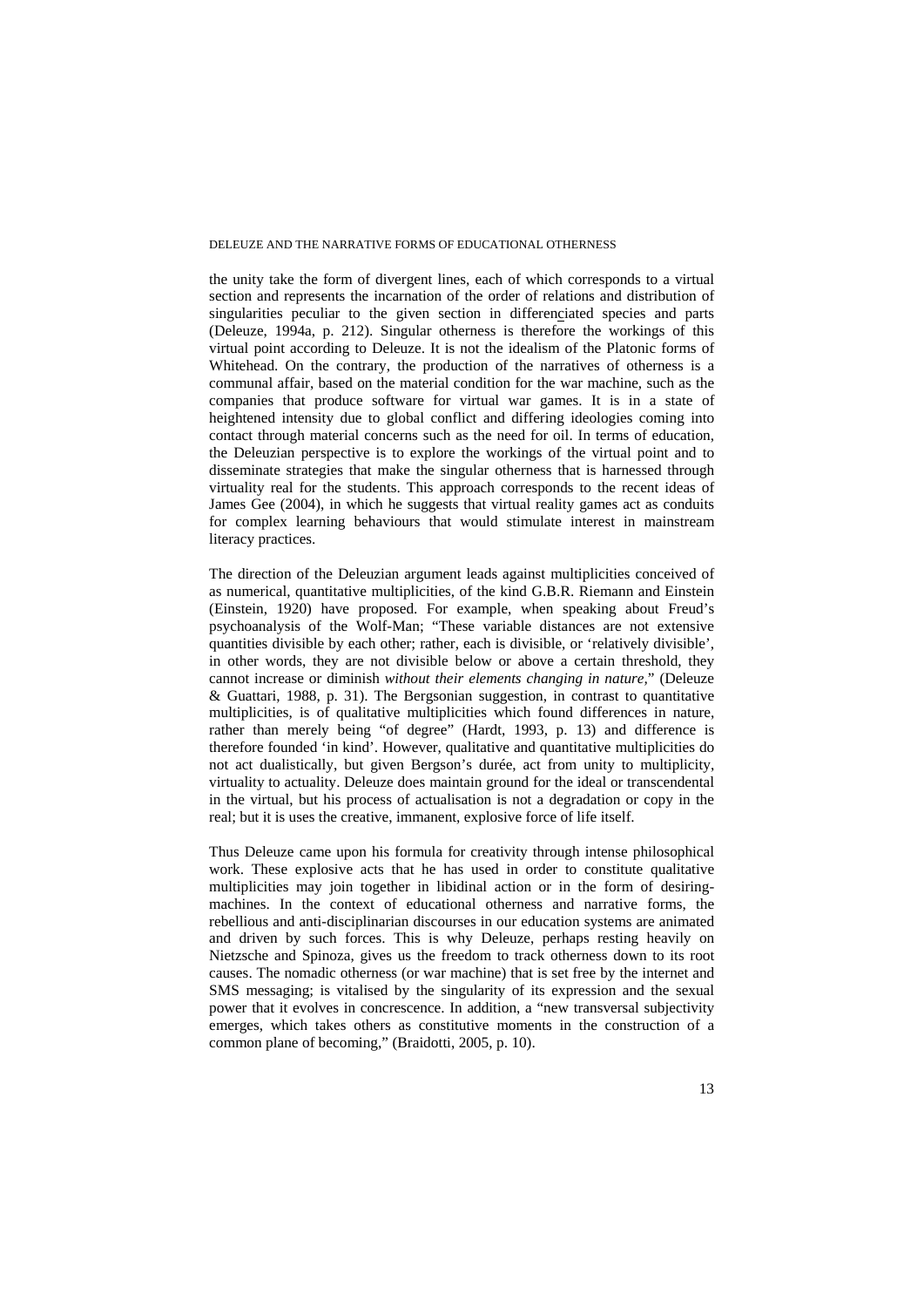### RELATIVE AND CONSUMER OTHERNESS

If we dig deeper into the nomadic otherness that is produced by technologies such as the internet and SMS messaging, we find the commercial mores that characterise late or fast capitalism. It is all too easy, as Deleuze & Guattari (1988) put it, to get carried away with a kind of "science fiction" of micro-connectivity (p. 422). The retention of an exterior approach to the artefacts and processes involved with learning in contemporary global society is to construct a perspective of cybermaterialism. This complex position retains the exteriority of desire and its many connections (Murphie, 2005, p. 18), so that they may not hidden by the mind seeking knowledge in education or idealism – even if it is in a micro or local and qualitative sense. It is also in line with contemporary sociological investigations:

...the consumer takes on the role of the agent of aestheticization, or of branding. For example, the tourist consumes services and experiences by turning them into signs; by doing the semiotic work of transformation...it turns referents into signifiers. This is one sort of the demand-side of semiotic work that characterises what Featherstone calls the aestheticization of contemporary everyday life....this aestheticization leads to an endless profusion of space odysseys- subjects & objects travelling at increasingly greater distances and speeds. Objects are emptied out of meaning and material content (Lash & Urry, 1994, p. 15).

Deleuze & Guattari (1984) explored these processes most effectively in *Anti Oedipus*. In this work, the micro processes of integrated otherness are spread on a global economic and political plane. They are summarised through the conjunction, *desiring-machines*. This figure is still relevant today as the machinic qualities of fast information based capitalism mesh ever deeper into the languages of desire that we might formulate. As Claire Colebrook (2002) has expressed it, "Any practice, technology, knowledge or belief can be adopted if it allows the flow of capital," (p. 127). This is a serious point for education, as it puts any intellectual work under pressure, as Bronwyn Davies (2005) has vigorously explored in terms of neoliberalism. She signals at the end of her piece an escape route through desire, that constitutes as she puts it, "narratives and storylines, the metaphors, the very language and patterns of existence through which we are subjected and made into members of the social world," (p. 13). Deleuze does take us further into the language of desire as he opposes subjectification by positing desire in terms of the plane of becoming or immanent nomadism. In terms of education, there is no hiding place from fast capitalism in the human subject and the tendency to use emotional language; as it has been thoroughly and effectively hollowed out through marketing and the expression of desire for products. Immanent nomadism escapes such relative emptiness through the possibility of singular otherness and the formulation of a constitutive language of desire that is formed as Sue Golding (1997) has expressed it through the construction of a surface or immanent material plane of change.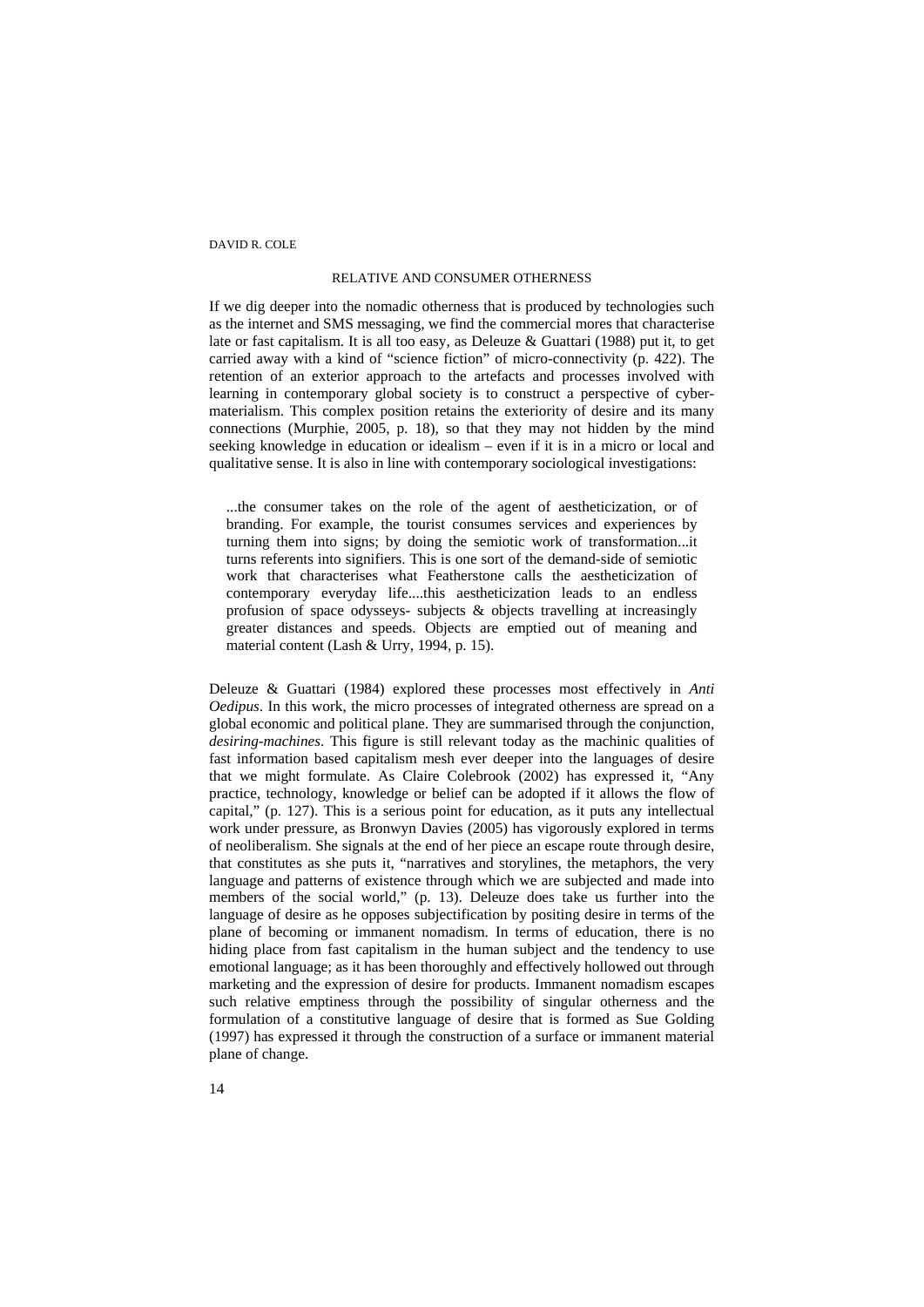This perhaps brings us close to the kind of desire that reflects the narrative forms that we find in contemporary educational otherness. The speedy circulation of objects emptied of meaning creates a type of aesthetic experience which is thoroughly mediated. It is tempting at this point to make the conjunction constituted by Deleuze-Baudrillard, in that we have reached a similar level of 'object politics' (McLaren & Leonardo, 1998, pp. 215-243), where the work of the two theorists may be joined. Yet Baudrillard does not leave an escape route from the submergence of multifarious sign-symbol relationships, and the ways in which consumer otherness may belittle and dominate education. Deleuze, on the other hand, does give educational theory credence, and the mapping out of the narrative forms of educational otherness that have been presented in this chapter provides 'lines of flight' (Leach & Boler, 1998, pp. 159-163) for education. Deleuze & Guattari (1988) originally used the phrase, 'lines of flight' in *A Thousand Plateaus;* where it signifies that every social phenomena includes escapes and inversions, and it is in these lines of flight that the escape from organisation and centralisation happens; it is a process of leaking between categories. The learning process in this context is condensed in time and extended through space - it communicates a sense of mutated and unreal reality (Ansell Pearson, 1999, p. 113). The curriculum sits on this sense of unreal and accelerated reality as a hyper *site of mediation*, rather than a stable overlay of categories of learnt knowledge, skills or process that might depress this sense of unreality.

# CURRICULUM OTHERNESS

It is a fact of any educational innovation that nothing will change in schools unless teachers are included and part of the new programme (Seaton, 2002). The most pressing issue for them is going to be in terms of curriculum reform that would incorporate the narrative forms of educational otherness into the production and functioning of their lessons. Important questions that should be asked to aid this incorporation include:

- How can teachers use the effects of legitimisation and the ways in which minor narratives are created that challenge meta-narrative status?
- What are the language-games that deal with otherness?
- How can teachers use the language of desire?
- How can nomadism help to generate engagement and interest in lessons?
- How does the notion of singular otherness infuse teaching practises?
- What are the lessons of relative and consumer otherness that would augment knowledge provision?

To help answer and structure these questions, and to put forward a Deleuzian curriculum of otherness, I have formulated these ideas into a knowledge curriculum diagram: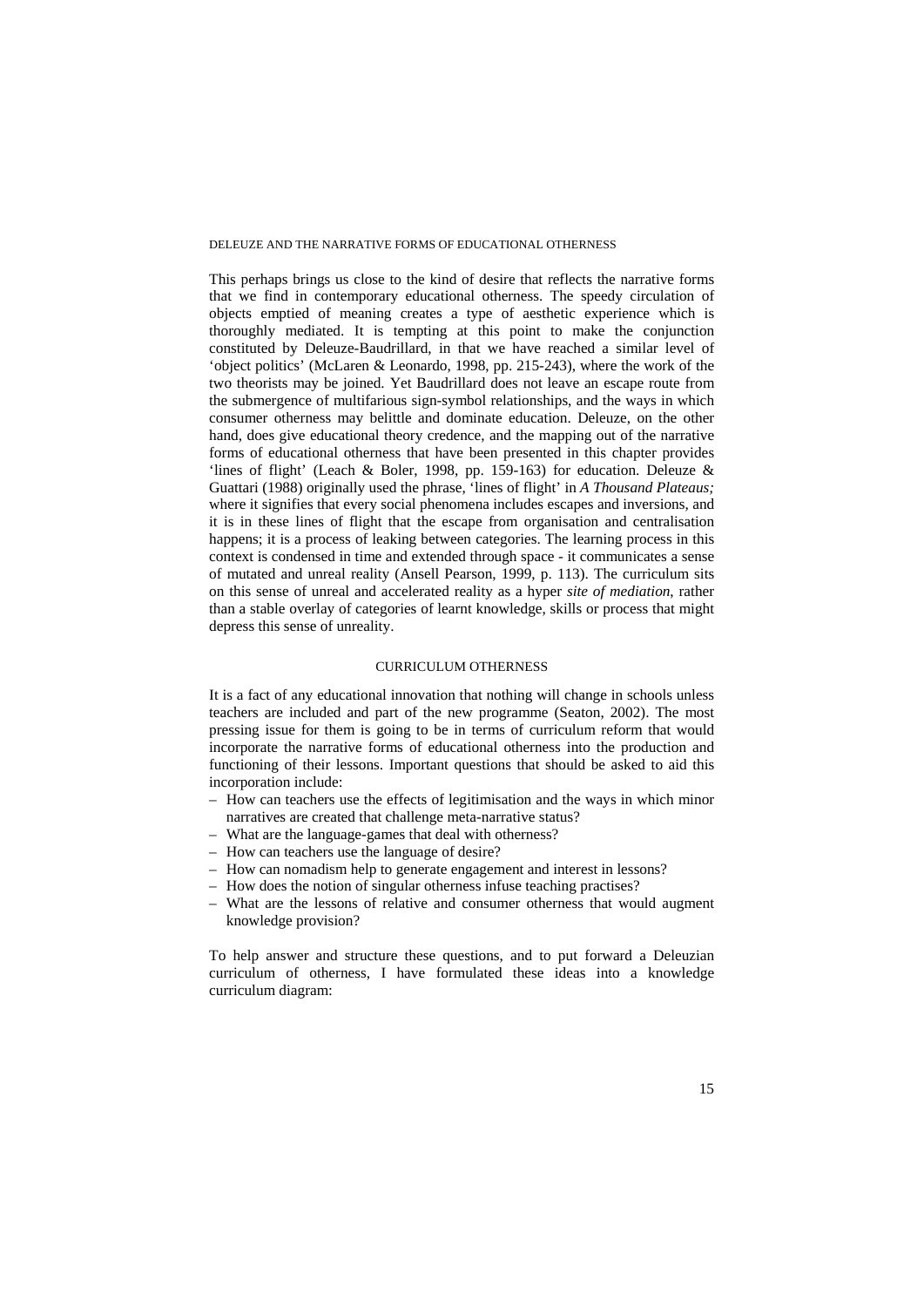

*Figure 2. Deleuzian curriculum of otherness.* 

– The narrative form of history would embrace 'perspectivism' through the understanding and insider knowledges of multiple cultures and time periods rather than mono-culturalism (imperialism).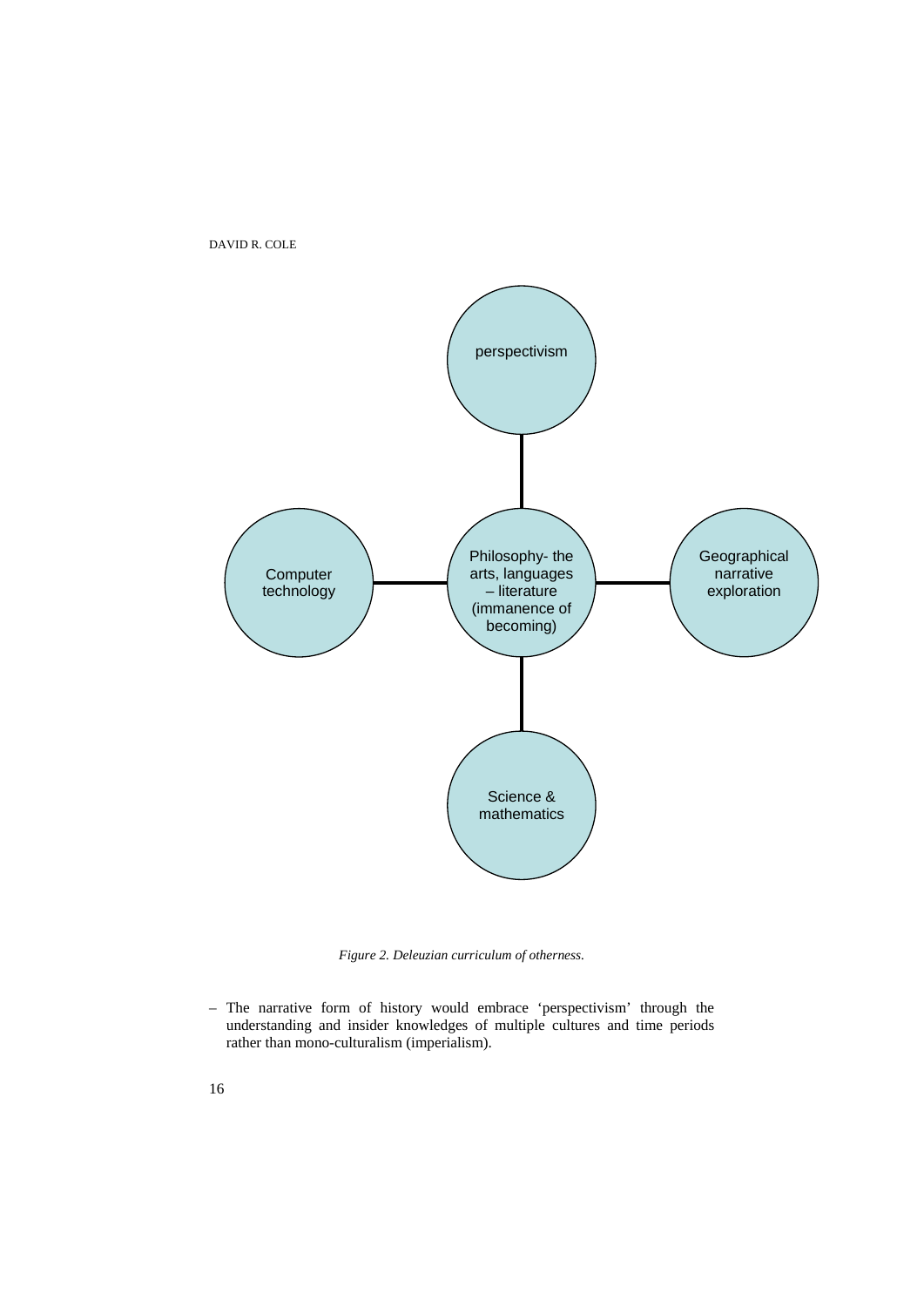- Geographical narrative forms should extend from the study of 'natural processes' into urban space, discursive space and surveillance (Davis, 1990).
- The learning of science and mathematical narrative formats should act as a kind of intellectual buffer zone before embarking on creative application of these formats.
- Computer technology sits at the heart of the acceleration in the circulation of signs and emptied signifiers and should be immanently attached to cultural significance rather than merely learnt code.
- The narrative forms of philosophy, the arts, foreign languages and literature should be central to the curriculum and the way in which mediation is dealt with through educational research and organisation.

This simple curriculum framework for construction should act to enable teachers and students to explore otherness and the ways in which it is present in our narrative formats in education. It is by no means prescriptive or definitional with respect to the type of content material the teachers might look to insert into each part off the curriculum, as this will wholly depend on local needs and wishes. What this curriculum does is encourage substantial engagement with otherness, and what could be termed as, "the connection of a multiplicity of molecular desires…that should act to catalyse change on a larger scale," (Guattari, 1995, pp. 230-231). In our case it is through teachers capitalising on the narratives of otherness in education to build strong links between their curricula provision and the conceptual and affective growth of everyone in the places where they work.

### **CONCLUSION**

In conclusion, I would like to take us back to the one of the sources of otherness in Deleuze, and that is the writings of Friedrich Nietzsche. In a lecture about the philosophy of Nietzsche, Fred Ulfers (1999) explains how he integrated otherness into being:

When I said self-same, self-contained beings; the notion of being is important here because it's not an aspect of the 'given-ness' of a self but the result of the violence of simplification and falsification of the singular, whose otherness can never be reduced to the 'is', the self-presence of being, since it is radically temporal, event-like, constituting continual transitoriness and fleetingness.

As such the Nietzchean conception of otherness built a picture of the self that may act as a springboard for Deleuze's singularities and nomadism. In education these are non-foundational moments; that may come along during class time or more likely as we consider our teaching strategies and results, and ruminate about the ways in which we may improve and enhance the student's experience. Otherness leads away from the social and cultural perspective of education; that may be vaunted as a means to giving students social justice and egalitarian rights (McLaren, 1989). This does not mean that concentrating on the narratives of otherness excludes the social/critical elements of education, but that it does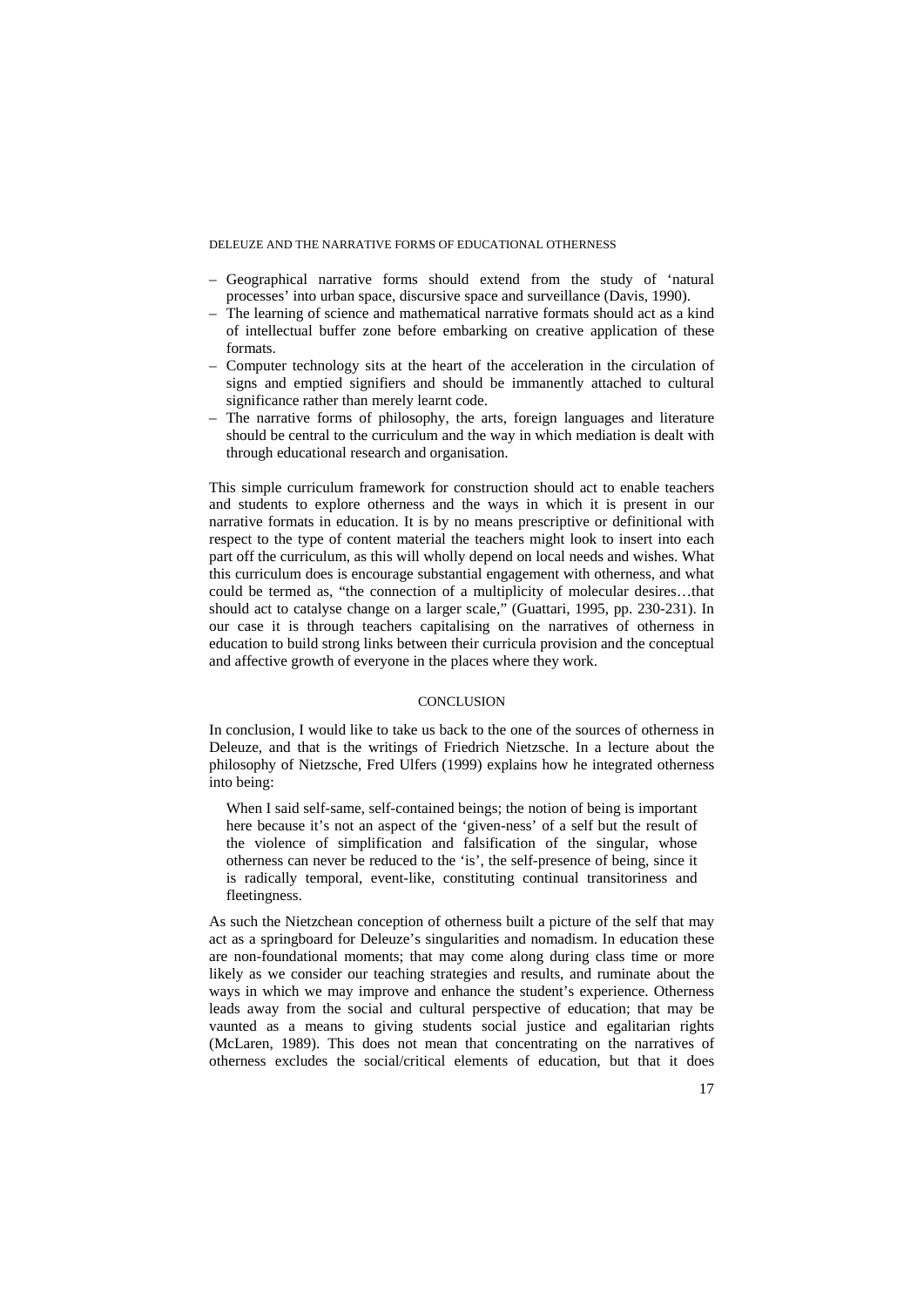enhance and perhaps capture many of aspects of mainstream provision that have previously 'slipped beneath the radar' in the western educational machine. As David Geoffrey Smith (1999) has put it in dramatic terms, "In the ocean of wisdom, the moment Self and Other have been identified they have disappeared, or been transformed or mutated into yet another unfolding of the drama in which all things, all people regardless of race, gender or class participate," (p. 24). I am reluctant to put it in those terms, but certainly this statement resonates with Deleuze & Guattari's (1984, 1988) work on otherness.

The point here is that Deleuze (1983) gives us a means and focus to deal with otherness in education. In his early work, *Nietzsche and Philosophy,* he signalled this intent by exploring multiplicity, becoming and affirmation. These three factors represent a politics of difference, through which we may integrate otherness into education. It is an ethical stance, that takes the passion and desires present in educational contexts, and proposes a way of working that does not suppress, hide or sublimate these forces, but indicates points of contact through change and narrative forms to make education better.

#### **REFERENCES**

- Ansell Pearson, K. (1999). *Germinal Life: The difference and Repetition of Deleuze*. London: Routledge.
- Badiou, A. (1994). The Fold: Leibniz and the Baroque. In: C.V. Boundas & D. Olkowski (Eds.), *Gilles Deleuze & the theatre of philosophy* (pp. 43-73). London: Routledge.
- Balsamo A. (1996). *Technologies of the Gendered Body: Reading Cyborg Women*. Durham, NC: Duke University Press.
- Braidotti, R. (2005). Affirming the Affirmative: On Nomadic Affectivity. *Rhizomes* 11/12 fall 2005/spring 2006. Retrieved 19/07/06 from: http://www.rhizomes.net/issue11/braidotti.html

Colebrook, C. (2002). *Understanding Deleuze*. Crows Nest, NSW: Allen & Unwin.

Davies, B. (2005). The (Im)possibility of Intellectual Work in Neoliberal Regimes. *Discourses: studies in the cultural politics of education*. Vol. 26, No. 1, March 2005, pp. 1-14.

Davis, M. (1990). *city of quartz: excavating the future in Los Angeles*. London: Vintage.

Deleuze, G. (1988). *Bergsonism* (H. Tomlinson & B. Habberjam Trans.). New York: Zone Books. (Original work published 1966).

Deleuze, G. (1994a). *Difference & Repetition* (P. Patton Trans.). New York: Columbia University Press. (Original work published 1968).

- Deleuze, G. (1997). Desire & Pleasure Trans. M. McMahon. Retrieved 21/10/2004 from: http://www.arts.monash.edu.au/visarts/globe/issue5/delfou.html (Original work written 1977).
- Deleuze, G. (1994b). He stuttered. In: C. V. Boundas & D. Olkowsky (Eds.), *Gilles Deleuze and the theatre of Philosophy* (pp. 23-33). London: Routledge.
- Deleuze, G. (1983). *Nietzsche and Philosophy* (H. Tomlinson Trans.). London: the Athlone Press. (Original work published 1962).

Deleuze, G. (1990). *The Logic of Sense* (M. Lester & C. Stivale Trans.). New York: Columbia University Press. (Original work published 1969).

Deleuze, G., & Guattari, F. (1984). *Anti-Oedipus: Capitalism & Schizophrenia* (R. Hurley, M. Seem & H. R. Lane Trans.). London: The Athlone Press. (Original work published 1972).

Deleuze, G., & Guattari, F. (1988). *A Thousand Plateaus: Capitalism & Schizophrenia Part 2* (B. Massumi Trans.). London: The Athlone Press. (Original work published 1980).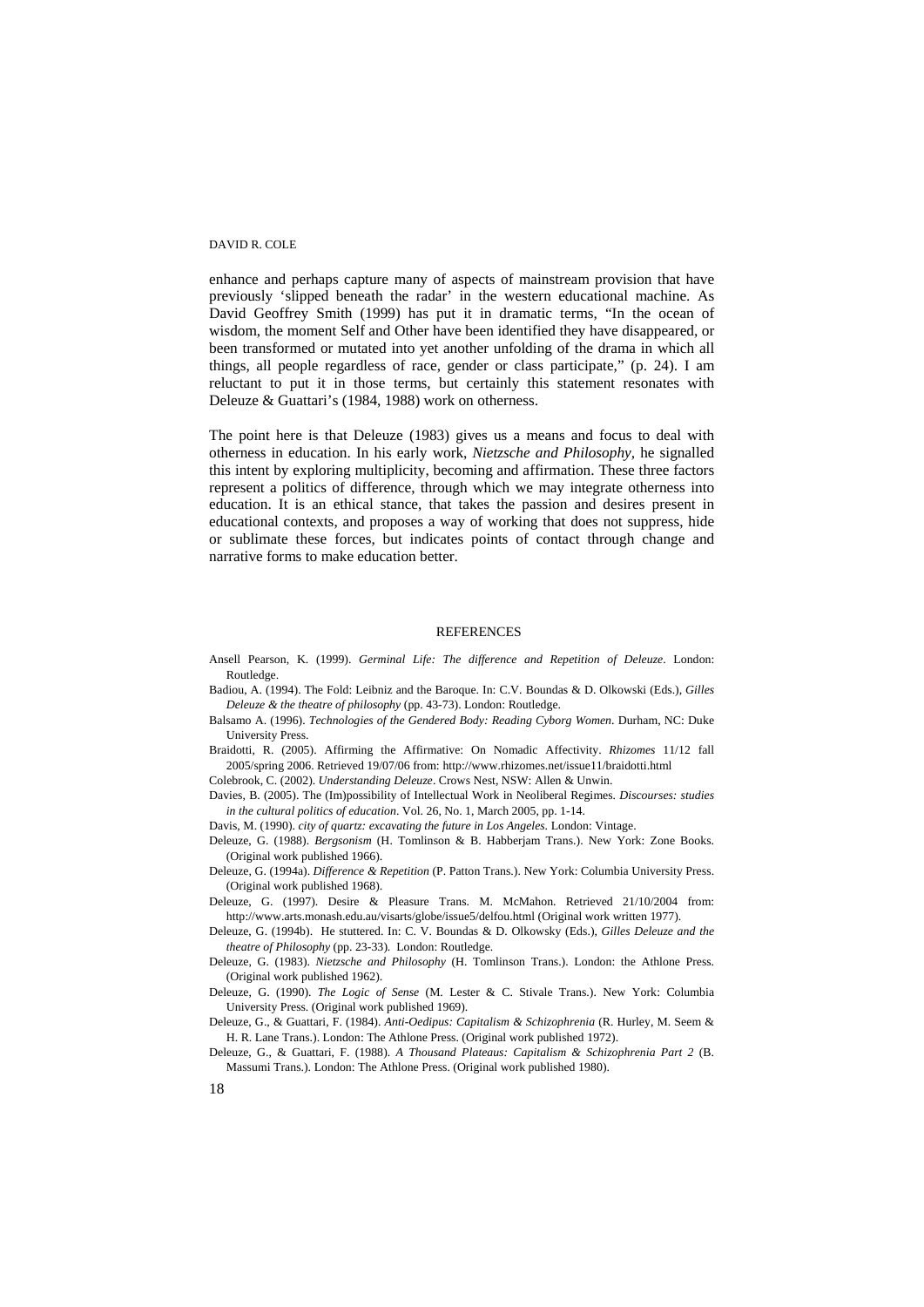Deleuze, G., & Guattari, F. (1986). *Kafka: Toward a Minor Literature* (D. Polan Trans.). Minneapolis: University of Minnesota Press. (Original work published 1975).

Einstein, A. (1920). *Relativity: the special and the general theory: a popular exposition* (R. W. Lawson Trans.). London: Methuen & Co Ltd.

Ellul, J. (1964). *The Technological Society*. London: Jonathan Cape. (Original work published 1954).

Gee, J. P. (2004). *What video games have to teach us about learning and literacy*. Palgrave: Macmillan Press.

Golding, S. (1997). *Eight technologies of otherness*. London: Routledge.

Guattari, F. (1995). *Chaosophy: An Ethico-Aesthetic Paradigm* (P. Bains & J. Pefanis Trans.). Bloomington: Indiana University Press.

Habermas, J. (1999). *The Structural Transformation of the Public Sphere: An Inquiry into a Category of Bourgeois Society* (T. Burger Trans.). Cambridge, Mass.: MIT Press. (Original work published 1962).

Haraway, D. (1991). A Cyborg Manifesto: Science, Technology, and Socialist-Feminism in the Late Twentieth Century*.* In: *Simians, Cyborgs and Women: The Reinvention of Nature* (pp. 149-181). New York: Routledge.

Harding, S. (1986). *The Science Question in Feminism*. Milton Keynes: Open University Press.

Hardt, M. (1993). *Gilles Deleuze: An apprenticeship on philosophy*. London: UCL Press.

Hollinger, V., & Gordon, J. (2002). *Edging into the Future: Science Fiction and Contemporary Cultural Transformation*. Pennsylvania: University of Pennsylvania Press.

Jünger, F. (1949a). *Die Perfektion der Technik*. Frankfurt: Klostermann.

Jünger, F. (1949b). *Maschine und Eigentum*. Frankfurt: Klostermann.

Kadrey, R. (1995). *Metrophage*. Electronic document retrieved 6/12/02 from: http://www.speed.demon.co.uk/kadrey/metro3.txt

Landa, M. (1991). *War in the Age of Intelligent Machines*. New York: Zone Books.

Lash, S., & Urry, J. (1994). *Economies of Signs & Space*. London: Sage Publications.

Leach, M., & Boler, M. (1998). Gilles Deleuze: Practicing Education through flight and gossip. In: M. Peters (Ed.), *Naming the Multiple: Poststructuralism and Education* (pp. 149-172). Westport, Conn.: Bergin & Garvey.

Lyotard, J. (1984). *The Post-modern Condition: A Report on Knowledge* (G. Bennington & B. Massumi Trans.). Minneapolis, MN: University of Minnesota Press. (Original work published 1979).

McLaren, P., & Leonardo, Z. (1998). Jean Baudrillard: From Marxism to Terrorist Pedagogy. In: M. Peters (Ed.), *Naming the Multiple: Poststructuralism and Education* (pp. 215-244). Westport, Conn.: Bergin & Garvey.

McLaren, P. (1989). *Life in Schools: An Introduction to Critical Pedagogy in the Foundations of Education.* New York: Longman.

Murphie, A. (2005). Differential Life, Perception and the nervous elements: Whitehead, Bergson and Virno on the technics of living. *Culture Machine* 2005 (EJ). Retrieved 25/08/2005 from: http://culturemachine.tees.ac.uk/Articles/murphie.htm

New London Group. (1996). A pedagogy of multiliteracies: Designing social futures. *Harvard Educational Review*, 66:1, 60-92.

Parisi, L. (2004). *Abstract Sex: Philosophy, Bio-technology and the mutations of desire*. London: Continuum.

Peters, M. (1996). *Poststructuralism, Politics and Education*. Westport, Conn.: Bergin & Garvey.

Seaton, A. (2002). Reforming the Hidden Curriculum: The Key Abilities Model and Four Curricular Forms. *Curriculum Perspectives* 22 (1).

Selfridge, O. G. (1958). Pandemonium: A paradigm for learning. In Mechanisation of Thought Processes: *Proceedings of a Symposium Held at the National Physical Laboratory*. London: HMSO.

Semetsky, I. (2004). Becoming-Language/Becoming-Other: Whence Ethics? *Educational Philosophy and Theory*, Vol. 36, No. 3, 2004, 313-325.

Shields, B. (Ed.) (1996). *Virtual Spaces, Real Histories, Living Bodies*. London: Sage Publications.

Smith, D.G. (1999). *Pedagon: Interdisciplinary Essays in the Human Sciences, Pedagogy, and Culture.*  New York: Peter Lang.